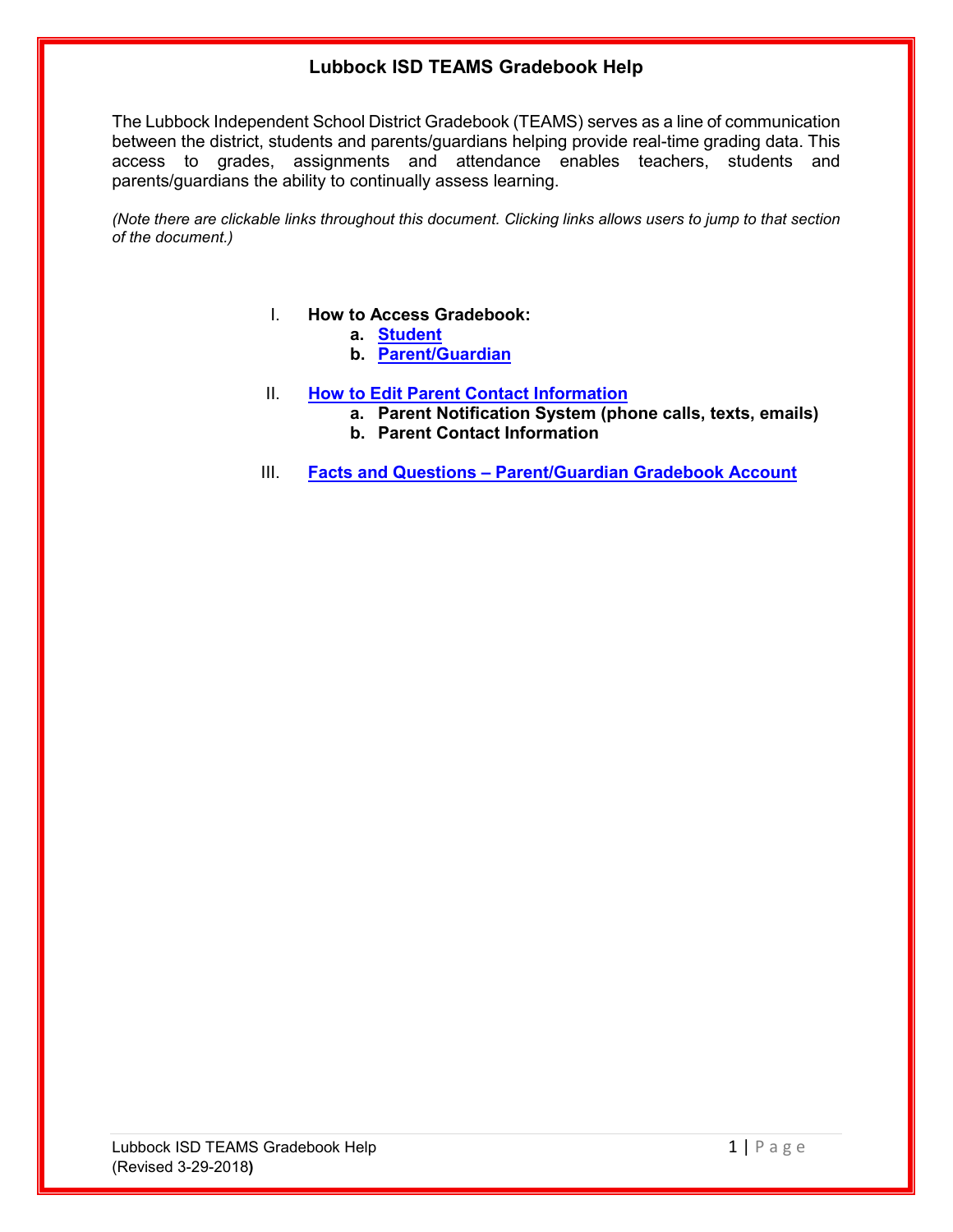## <span id="page-1-0"></span>**I. How to Access Gradebook – Student**

1. To begin the process, go to **Gradebook** > **Students** at the top of the Lubbock ISD Web site [www.lubbockisd.org.](http://www.lubbockisd.org/)



(*Note, there are also Gradebook mobile views and apps for parents/guardians and students)* 

2. All Lubbock ISD students have access to Gradebook and do not have to create accounts. <https://teams.lubbockisd.org/selfserve/EntryPointHomeAction.do?parent=false>

|                                         | <b>ON TEAMS</b>                                                                                                                                                                                                                                            |
|-----------------------------------------|------------------------------------------------------------------------------------------------------------------------------------------------------------------------------------------------------------------------------------------------------------|
| Welcome                                 |                                                                                                                                                                                                                                                            |
| <b>Welcome to Student Self Serve</b>    |                                                                                                                                                                                                                                                            |
| Welcome to the 2017 - 2018 school year. |                                                                                                                                                                                                                                                            |
| https://changepassword.lubbockisd.org   | NEW - Students should change their district provided Google account password at                                                                                                                                                                            |
|                                         | NEW - Students may now view the gradebook on their mobile device. Go to<br>https://teams.lubbockisd.org/mobile/student and log in with your regular gradebook username and<br>password. This site works best with the Safari and the Chrome mobile browser |
| <b>Existing Users</b>                   |                                                                                                                                                                                                                                                            |
|                                         | Sign-in                                                                                                                                                                                                                                                    |
| ol                                      | <b>TEAMS</b><br>Login<br>User ID:<br>Password:<br><b>A</b>                                                                                                                                                                                                 |
|                                         | Sign On                                                                                                                                                                                                                                                    |
|                                         | Forgot Password                                                                                                                                                                                                                                            |
|                                         | Change Password                                                                                                                                                                                                                                            |
|                                         | Home                                                                                                                                                                                                                                                       |
|                                         |                                                                                                                                                                                                                                                            |

- 3. Students Sign-in with: Username: student ID # Password: self-selected
- 4. Students **do** have to log in and set their password for the scho year to access Gradebook.



(Revised 10-25-2019**)**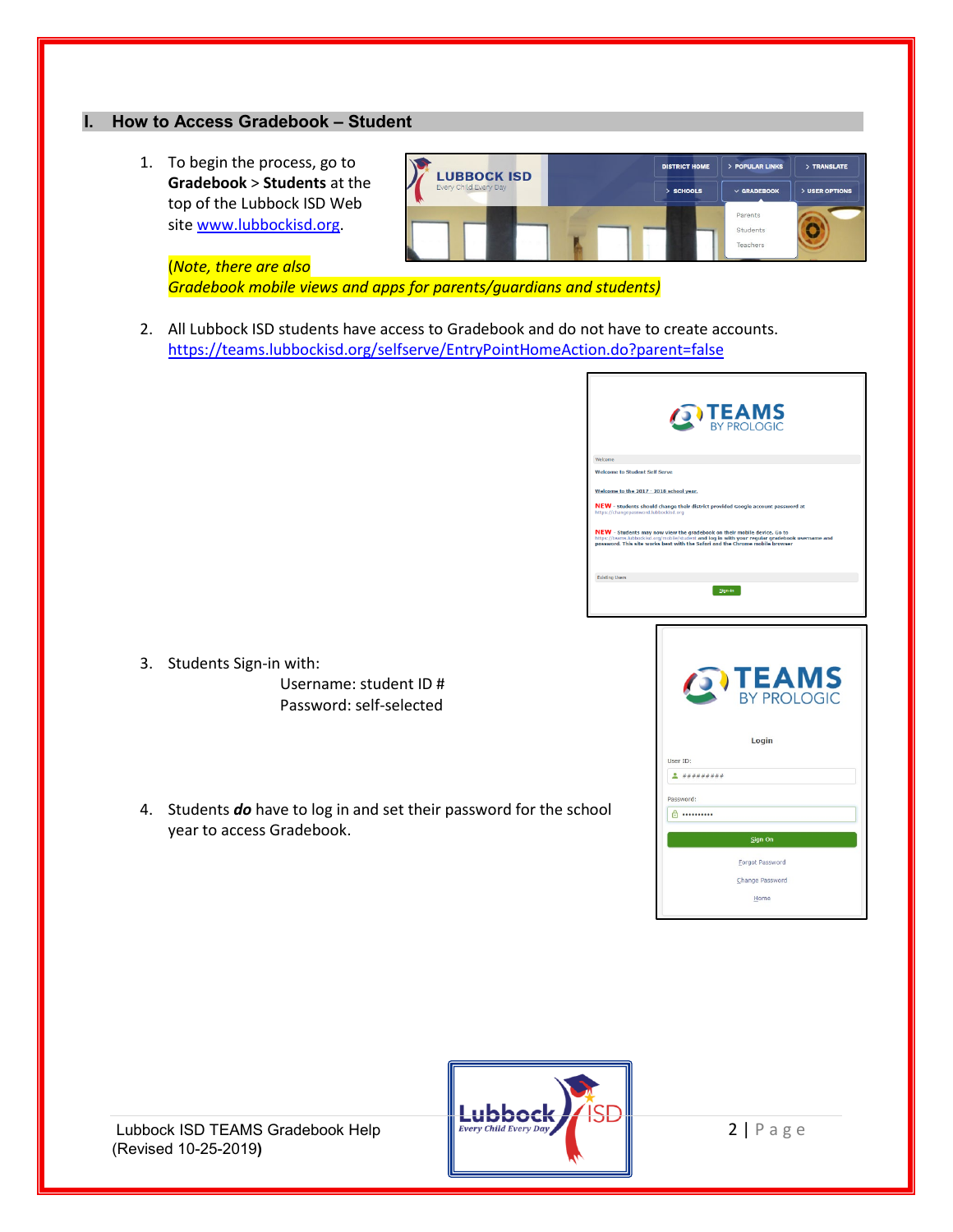#### <span id="page-2-0"></span>**II. How to Access Gradebook – Parent/Guardian**

1. To begin the process, go to **Gradebook Access** > **Parent Access** at the top of the Lubbock ISD Web site [www.lubbockisd.org.](http://www.lubbockisd.org/)



(*Note, there are mobile views of Gradebook for parents/guardians and students; however, parents/guardians need to go to the Gradebook full site to create a Gradebook account.)*

- 2. If you have previously registered for Gradebook access, you do not need to set up another account. You may log in with the username and password you have established by clicking *Signin*.
- 3. If you have never registered for online access to the Gradebook, then click on *Register*

Fill out all information on the screen to register for an account as a legal guardian for the student.

NOTE – All information must match the information in Lubbock ISD's main computer system.

*For questions about the* 

*information, please visit with your child's school office personnel.*

**New Users** 

 $Register$ 



**Existing Users** 

Forgot User ID

Sign-in

**TEAMS** 

| Every Child Every Day |  |
|-----------------------|--|

Lubbock ISD TEAMS Gradebook Help  $\begin{array}{c} \parallel \text{Every Child Every Day} \end{array}$   $\begin{array}{c} \parallel \text{3} \end{array}$  P a g e (Revised 10-25-2019**)**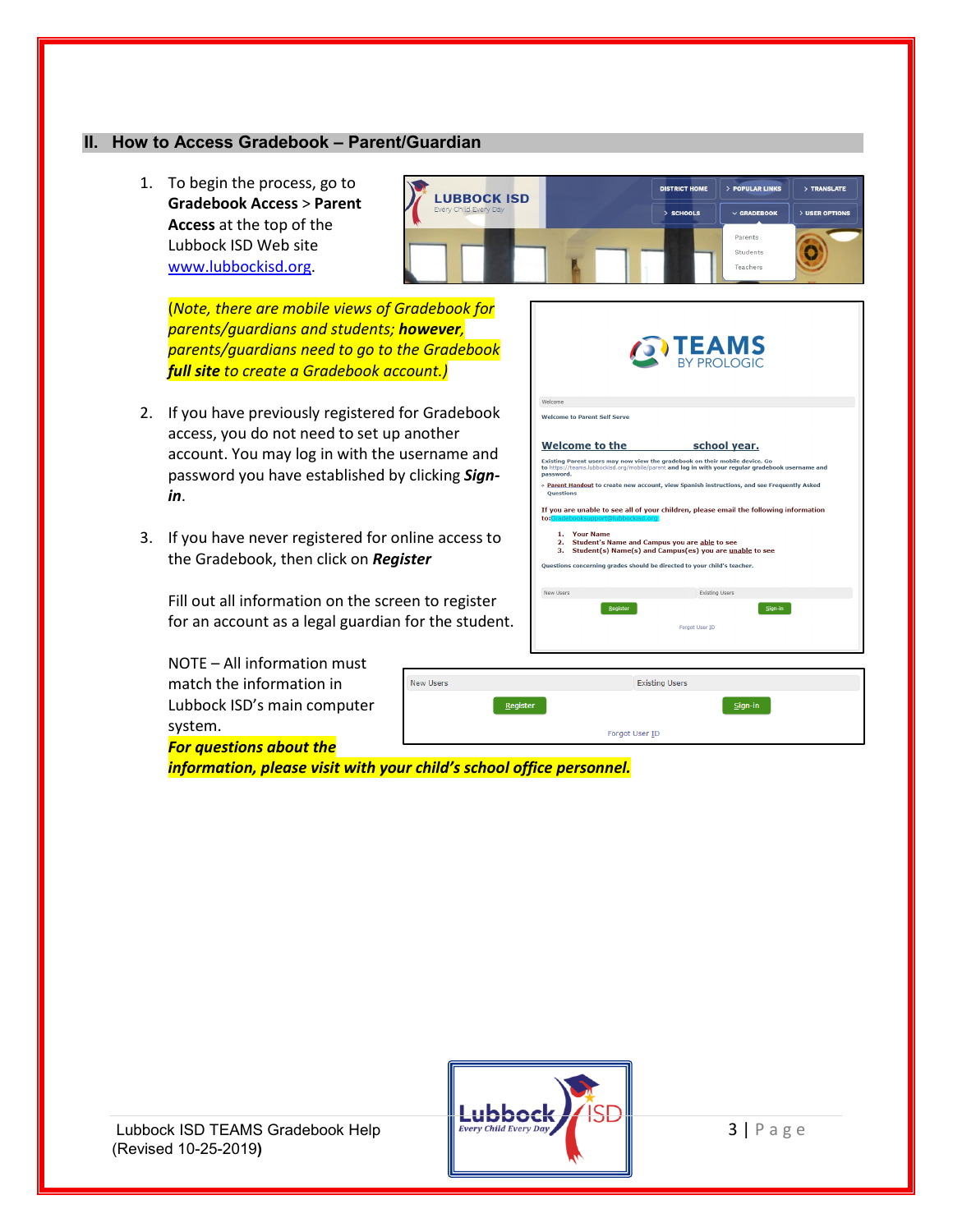- Parent/Guardian Last Name
- Parent/Guardian First Name
- Student ID (the student's 9 digit number that starts with 10xxxxxxx)
- Student Last Name
- Student First Name (type in the student's legal, first name, not what they go by)
- Student Birthdate (in mm-ddyyyy format)
- Student SSN or State ID (the complete social security number with no dashes or spaces or the State number that can be retrieved from the school)
- Zip code of Parent/Guardian home address
- User ID (create your own user id to use as the username)
- Password (create your own password)
- Retype Password
- Security Question (create your own security question to use in case of forgotten password)
- Security Answer (create your own answer to the security question)
- 4. You will also find several help documents on the log in page, as well as an email to submit questions [gradebooksupport@lubbockisd.org](mailto:gradebooksupport@lubbockisd.org)

| <b>New User Registration</b>               |   |   |
|--------------------------------------------|---|---|
| Parent/Guardian Last Name                  | ÷ |   |
| Parent/Guardian First Name                 | * |   |
| Student ID                                 | * |   |
| <b>Student Last Name</b>                   | * |   |
| <b>Student First Name</b>                  | * |   |
| <b>Student Birthdate</b>                   | * | 茼 |
| Student SSN or State ID                    | * |   |
| Zip code of Parent/Guardian home address ★ |   |   |
| User ID:                                   | ÷ |   |
| Password:                                  | * |   |
| Retype Password:                           | * |   |
| Security Question:                         | * |   |
| Security Answer:                           |   |   |

| school year.                                                                                                                                                                                                                                                                                                                                                                                                            |
|-------------------------------------------------------------------------------------------------------------------------------------------------------------------------------------------------------------------------------------------------------------------------------------------------------------------------------------------------------------------------------------------------------------------------|
| * Parent Handout to create new account, view Spanish instructions, and see Frequently Asked<br>If you are unable to see all of your children, please email the following information<br>to:Gradebooksupport@lubbockisd.org<br>2. Student's Name and Campus you are able to see<br>3. Student(s) Name(s) and Campus(es) you are unable to see<br>Questions concerning grades should be directed to your child's teacher. |
| <b>Existing Users</b>                                                                                                                                                                                                                                                                                                                                                                                                   |
|                                                                                                                                                                                                                                                                                                                                                                                                                         |
| Existing Parent users may now view the gradebook on their mobile device. Go<br>to https://teams.lubbockisd.org/mobile/parent and log in with your regular gradebook username and                                                                                                                                                                                                                                        |



(Revised 10-25-2019**)**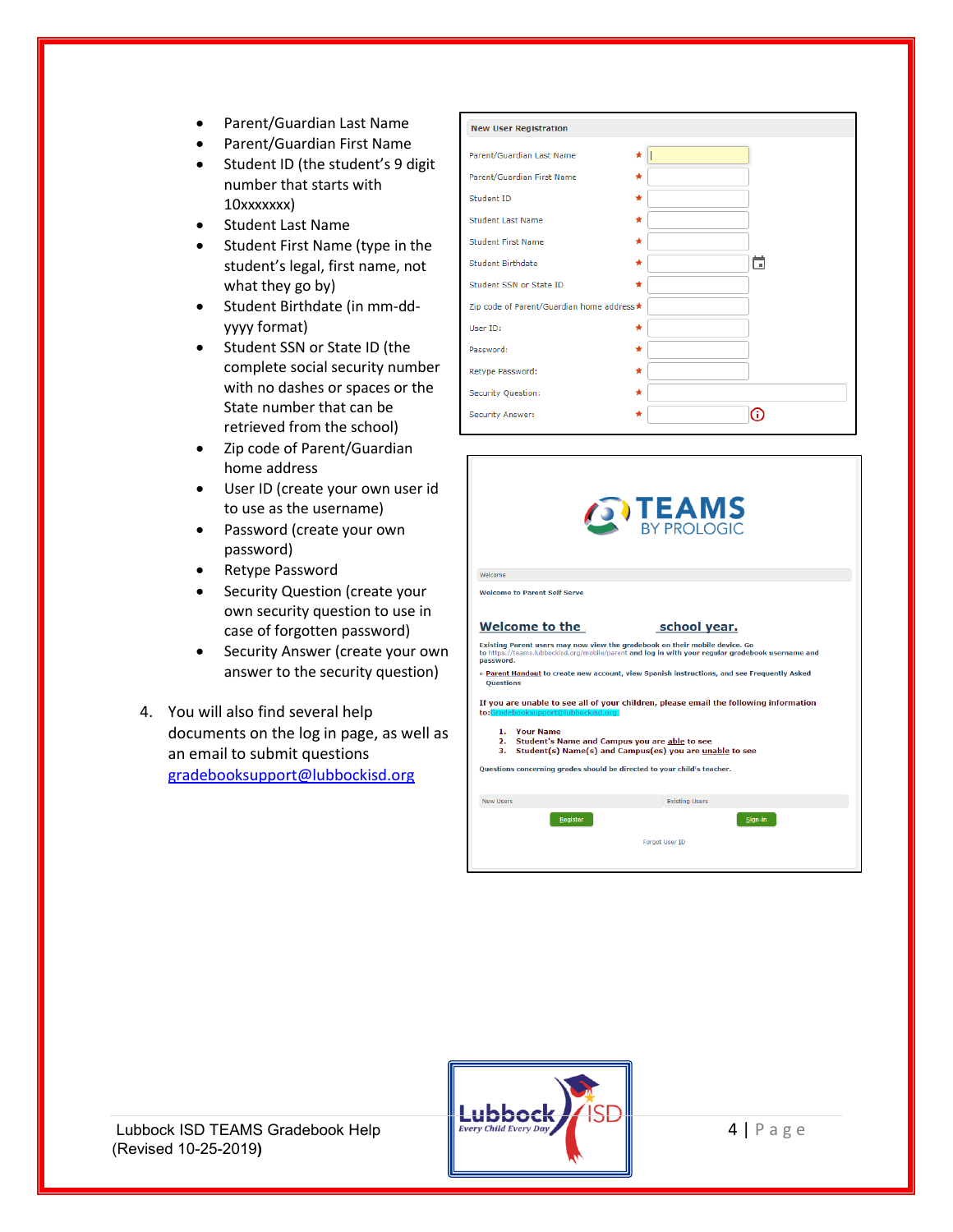## <span id="page-4-0"></span>**III. How to Edit Parent Contact Information – \*Parent Notification System**

#### *\*(phone calls, texts, emails)*

- 1. Log in to your Parent/Guardian Gradebook account.
- 2. Select student's name. If you have more than one student tied to your account, choose one.

*NOTE: Changing the contact information for one student, changes the contact information for all students tied to a parent/guardian account.*

- 3. Click *Edit Contact Info*.
- 4. Click *Edit* in the *Edit Phone Numbers* section.
	- In this section you can edit phone numbers on which you will receive Lubbock ISD *non-emergency* parent notification phone calls, emails and text messages.
- 5. To receive Lubbock ISD *non-emergency* Parent Notifications on a particular number, select/deselect the *Alert* box to change.

*PLEASE ALLOW 1-2 BUSINESS DAYS FOR TEXT MESSAGE OPTIONS TO OCCUR.*

6. To add or change email address(es), select the *Edit* button under the *Edit Email Addresses* section.





My Students Attendance Report Cards Progress Reports Email Teacher Schedule Edit Contact Info Notifications Discipline Health Log Edit P .<br>Please make cor work: cell:  $\begin{aligned} \mathbf{M} & \mathbf{A} \mathbf{R} \mathbf{P} \mathbf{P} \mathbf{P} \mathbf{P} \mathbf{P} \mathbf{P} \mathbf{P} \mathbf{P} \mathbf{P} \mathbf{P} \mathbf{P} \mathbf{P} \mathbf{P} \mathbf{P} \mathbf{P} \mathbf{P} \mathbf{P} \mathbf{P} \mathbf{P} \mathbf{P} \mathbf{P} \mathbf{P} \mathbf{P} \mathbf{P} \mathbf{P} \mathbf{P} \mathbf{P} \mathbf{P} \mathbf{P} \mathbf{P} \mathbf{P} \mathbf{P} \mathbf{$ ion to Text:  $\qquad \qquad \qquad \qquad \qquad \qquad \qquad \qquad \qquad \qquad \text{Clear} \qquad$ 

rt: **Clear** 

Alerti **Clear** 

Home Pax:  $\boxed{\phantom{a}}$  -  $\boxed{\phantom{a}}$  -  $\boxed{\phantom{a}}$  ext  $\boxed{\phantom{a}}$  Make Private:  $\boxed{\phantom{a}}$  Yes  $\phantom{a}$  (0) No

 $\text{Work Fax:}\qquad \fbox{\begin{picture}(150,15)(-8) \put(0,0){\line(1,0){10}} \put(15,0){\line(1,0){10}} \put(15,0){\line(1,0){10}} \put(15,0){\line(1,0){10}} \put(15,0){\line(1,0){10}} \put(15,0){\line(1,0){10}} \put(15,0){\line(1,0){10}} \put(15,0){\line(1,0){10}} \put(15,0){\line(1,0){10}} \put(15,0){\line(1,0){10}} \put(15,0){\line(1,0$ 

| Primary Email:            | Make Private: (0) Yes (2) No                                                    |
|---------------------------|---------------------------------------------------------------------------------|
| Alternate Fmail:          | Make Private: ( ) Yes ( ) No                                                    |
| <b>Submit Changes</b>     |                                                                                 |
|                           |                                                                                 |
|                           |                                                                                 |
| <b>Edit Email Address</b> |                                                                                 |
|                           |                                                                                 |
|                           |                                                                                 |
|                           | Please make corrections to your email address and Submit Changes when complete. |
|                           | Make Private: (a) Yes (b) No<br>Clear                                           |
| <b>Alternate Email:</b>   |                                                                                 |
|                           | Make Private: ( ) Yes ( ) No<br>Clear                                           |
| Primary Email:            |                                                                                 |

7. Once changes are made, click the *Submit Changes* button. **Questions?** Email[: gradebooksupport@lubbockisd.org](mailto:gradebooksupport@lubbockisd.org) *or* call (806) 219-0190.



Beeper:

**Edit Email Address** 

(Revised 10-25-2019**)**